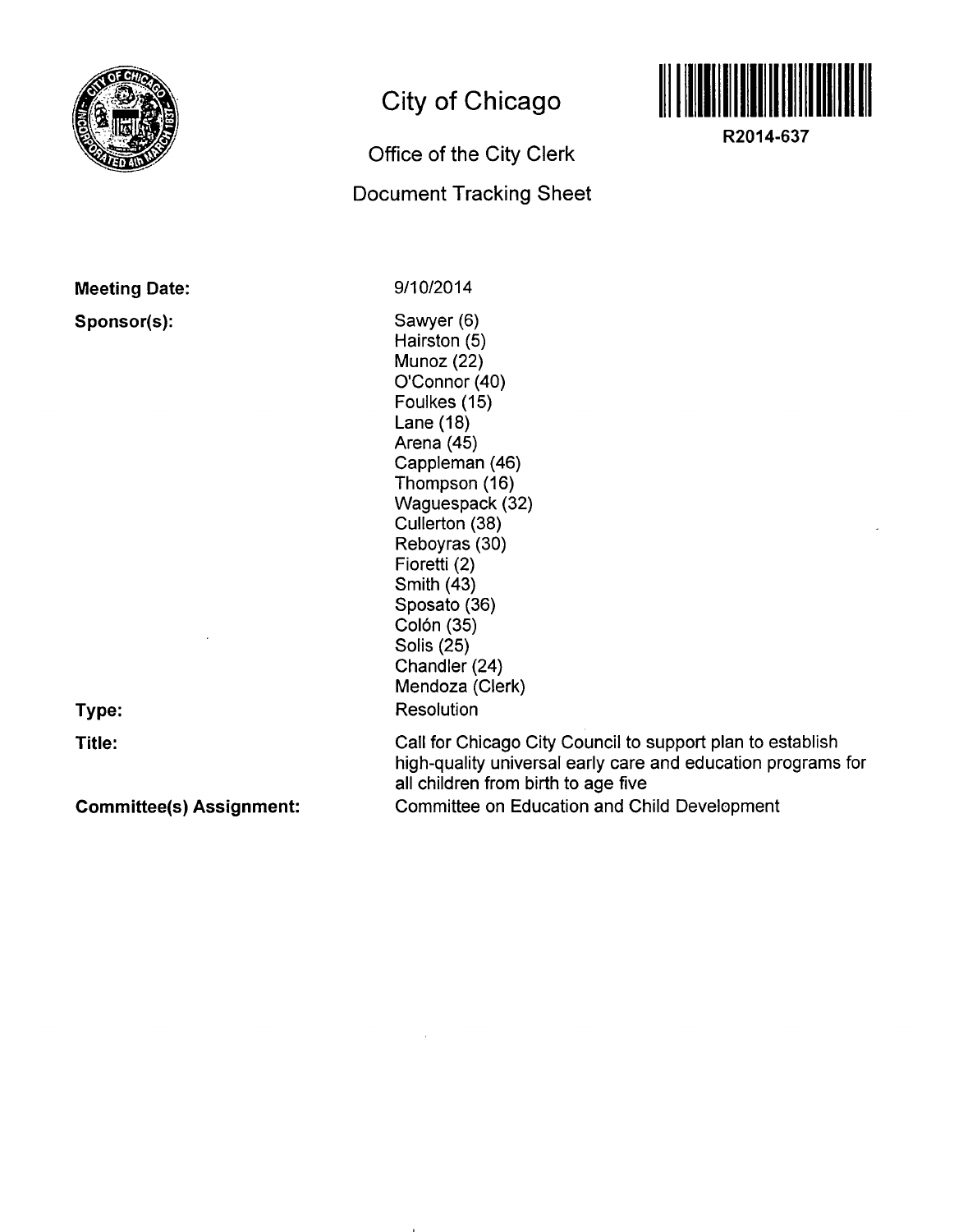\* Alleman Sange & Cthers

**Resolution supporting a plan to establish high-quality universal birth to five early care and**  education , , /' , .y-Updated 9/8/14  $\sqrt{1 - \sqrt{2 \cdot 2 \cdot 2^2}}$  .  $\sqrt{2 \cdot 2 \cdot 2 \cdot 2^2}$  . As an interval in  $\sqrt{2 \cdot 2 \cdot 2 \cdot 2^2}$ 

Whereas, the State of lllinois's current "Preschool for All" program was and is an important and necessary step towards achieving universal affordable preschool for all, but has been forced to limit access and cap the number of slots available; and

Whereas, The State of lllinois's "Preschool for All" program is limited to partial day programs; and

Whereas, The State of Illinois and the City of Chicago lack adequate early care and education programs and funding to fully meet the needs of children and families, and the existing early care and education services make it difficult for families to navigate the multiple services, schedules, and early care and education settings; and

Whereas, More than 150,000 children birth through age four in Chicago do not have access to full-day quality, publicly-funded early care and education; and

Whereas, Only 5% of eligible Chicago infants and toddlers have access to federal Early Head Start programming in the city; and

Whereas, The average annual cost for child care for an infant in Cook County, at \$12,359 per year, is higher than in-state tuition and fees at a public 4-year university; and

Whereas, The Mayor of the City of Chicago claims to have established access to universal preschool for low income students, but the City has, in fact, seen a net decline in enrollment and access during the Emanuel Administration's tenure, and

Whereas, Research shows that gaps in children's development appear earlier than preschool, and that supporting high-quality responses including early learning and care can diminish those gaps and build a strong foundation for the youngest children; and

Whereas, According to a report by America's Edge, a membership organization of business leaders, the average working parent in America misses five to nine days of work because of child care problems; and

Whereas, Also according to the report by America's Edge, for every \$1 invested in early care and education in Illinois, \$0.96 is generated in additional spending within the state, for a total new investment of \$1.96 - higher than investments in other major sectors such as transportation, retail trade and manufacturing; and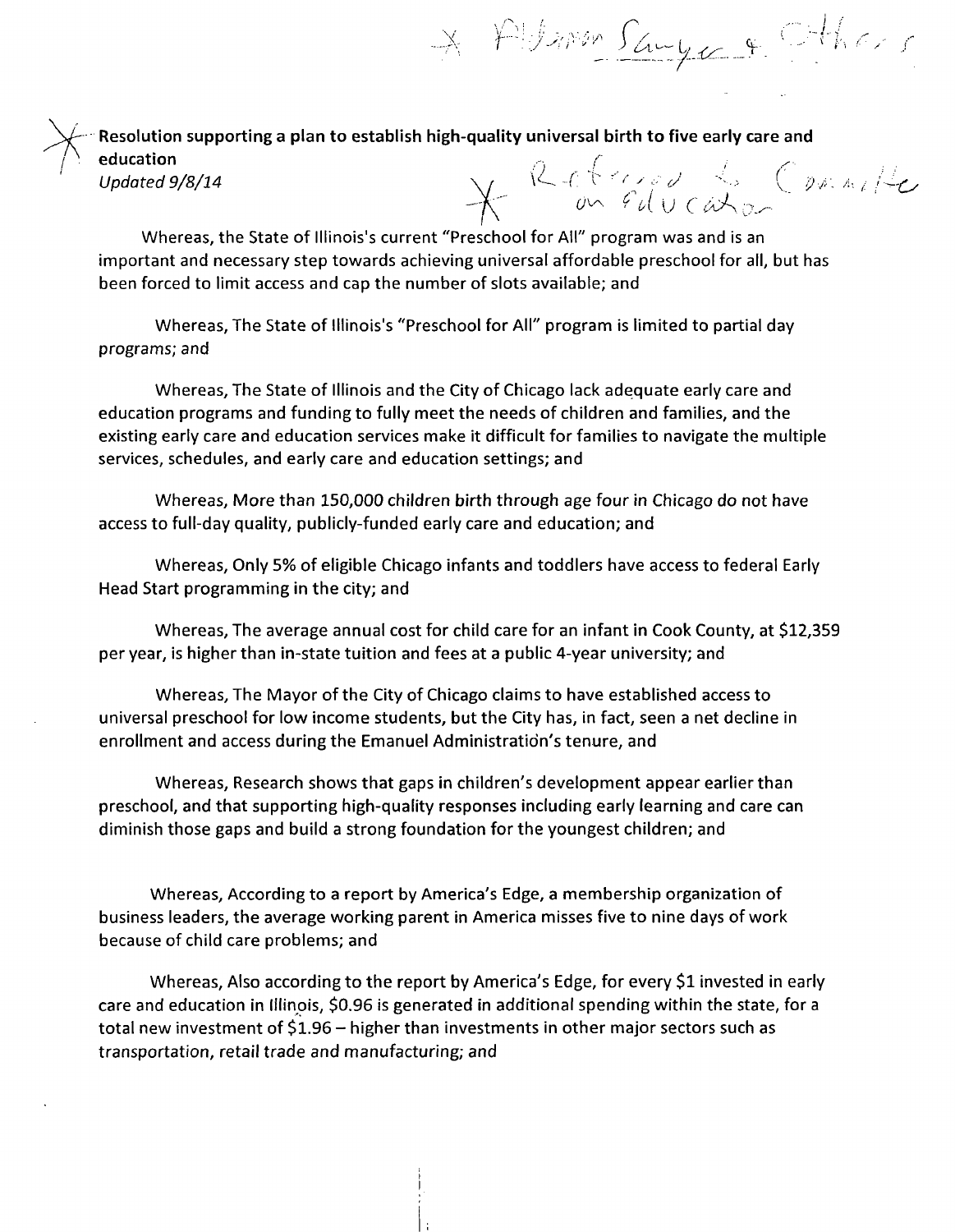Whereas, According to the National Research Council and Institute of Medicine, teacherchild relationships are central to child care quality and child outcomes, and research has found strong associations between staff wages and the quality of child care and early education programs; and

Whereas, According to the Bureau of Labor Statistics, the median wage for child care workers in the Chicago metropolitan area is \$10.76 and for preschool teachers is \$12.39, making it difficult for early childhood workforce to support their own families, and driving turnover that is disruptive to child development and drains the industry of experienced, skilled workers; and

Whereas, Funding levels for most early care and education programs are insufficient to provide affordable full-day early care and education to families while also covering the costs of fair compensation for early childhood workers; and

Whereas, According to Professor Howard Chernick of City University of New York, increasing progressive funding structures to finance programs like universal early care and education can in the long run increase productivity and increase economic growth; and

Whereas, the city and the schools have paid hundreds of millions of dollars on toxic interest rate swaps since the financial crisis in 2008, and

Whereas Rule G-17 of the Municipal Securities Rulemaking Board (MSRB) requires swap dealers and underwriters to deal fairly with municipal borrowers, which means that they "must not mispresent or omit the facts, risks, potential benefits, or other material information about municipal securities activities undertaken with the municipal issuer;" and

Whereas municipal borrowers may file an arbitration claim with the Financial Industry Regulatory Authority (FINRA) for violations of MSRB Rule G-17; and

Whereas, the Baldwin County Sewer Service in Alabama has already recovered \$10 million by demanding arbitration on toxic interest swaps with banks; and

Whereas, The City of Chicago should enact progressive revenue measures  $-$  where the tax burden is shifted from working families to the wealthy and large corporations – for the purpose of providing full-day universal early care and education programs in the City of Chicago; now, therefore, be it

Resolved, That the Chicago City Council supports a plan to establish high-quality universal early care and education programs for all children birth to five- including full-day preschool programs and high-quality universal child care and wrap-around services; and

Resolved, That the Chicago City Council supports a requirement that all early care and education workers be paid at a minimum of fifteen (15) dollars per hour, and supports funding to programs adequate to provide fair wages for all early childhood workers starting from a minimum hourly rate of fifteen (15) dollars per hour; and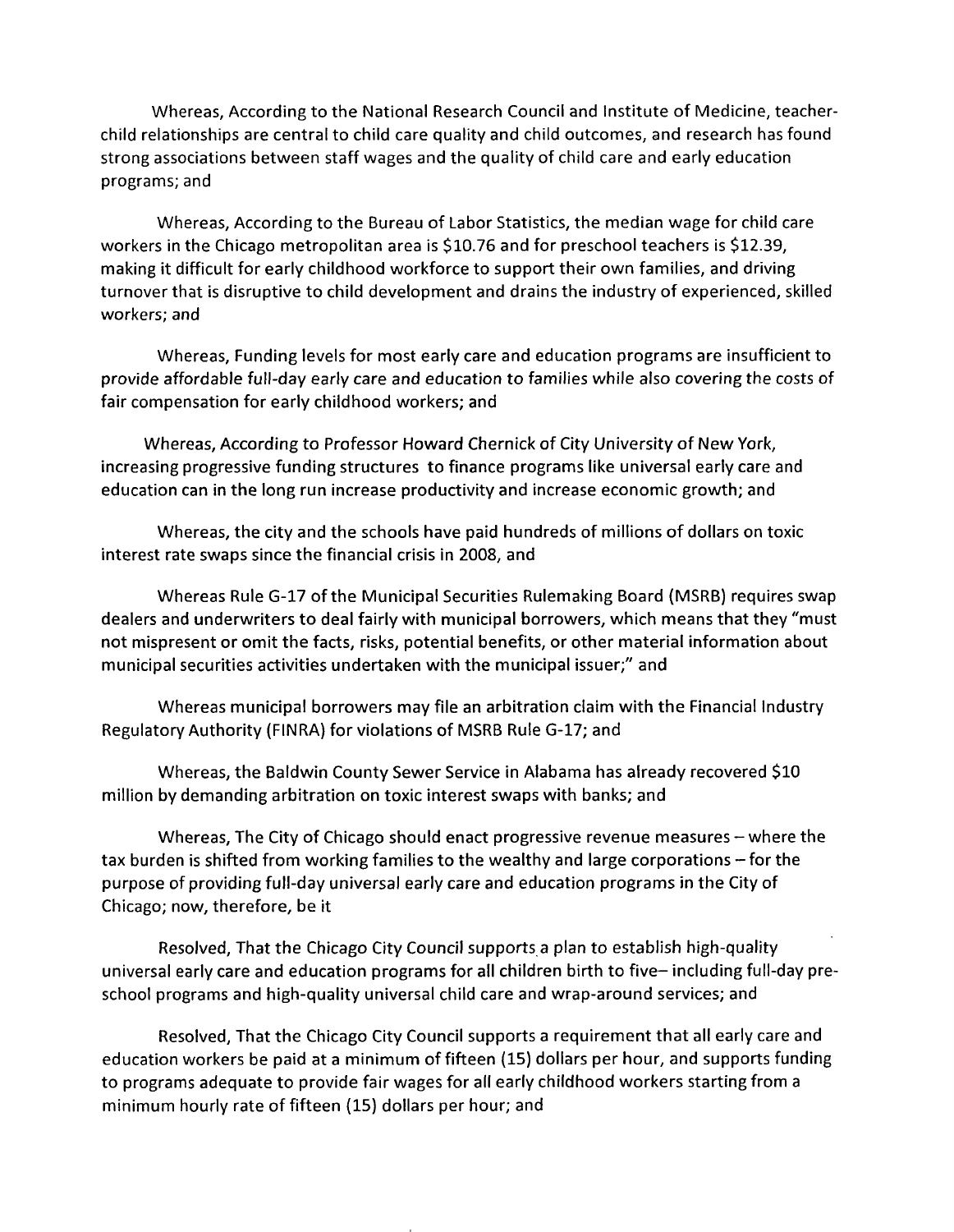Resolved, That the Chicago City Council supports a system where there is parity in rates and wages among all providers of early care and education in the City, including compensation for community-based early childhood teachers with BA degrees equivalent to that earned by public school teachers; and

Resolved, That the Chicago City Council supports a community voice into the City's early care and education programs, and supports an elected board overseeing early care and education in Chicago; and

Resolved, That the Chicago City Council shall enact progressive revenue measures in the 2015 budget to support the needs of children and families for early childhood care and education opportunities. This must include reform ofthe TIF program to redistribute surplus dollars into preschool and child care programming, renegotiation of toxic interest rate swaps with big banks and call for a LaSalle Street Tax; and

Resolved, That the Mayor will immediately file an for arbitration claim with the Financial Industry Regulatory Authority (FINRA) in connection with all city and school based toxic interest rate swaps for violation of Rule G-17 of the Municipal Securities Rulemaking Board (MSRB) to potentially retrieve millions for taxpayers and early childhood care and education.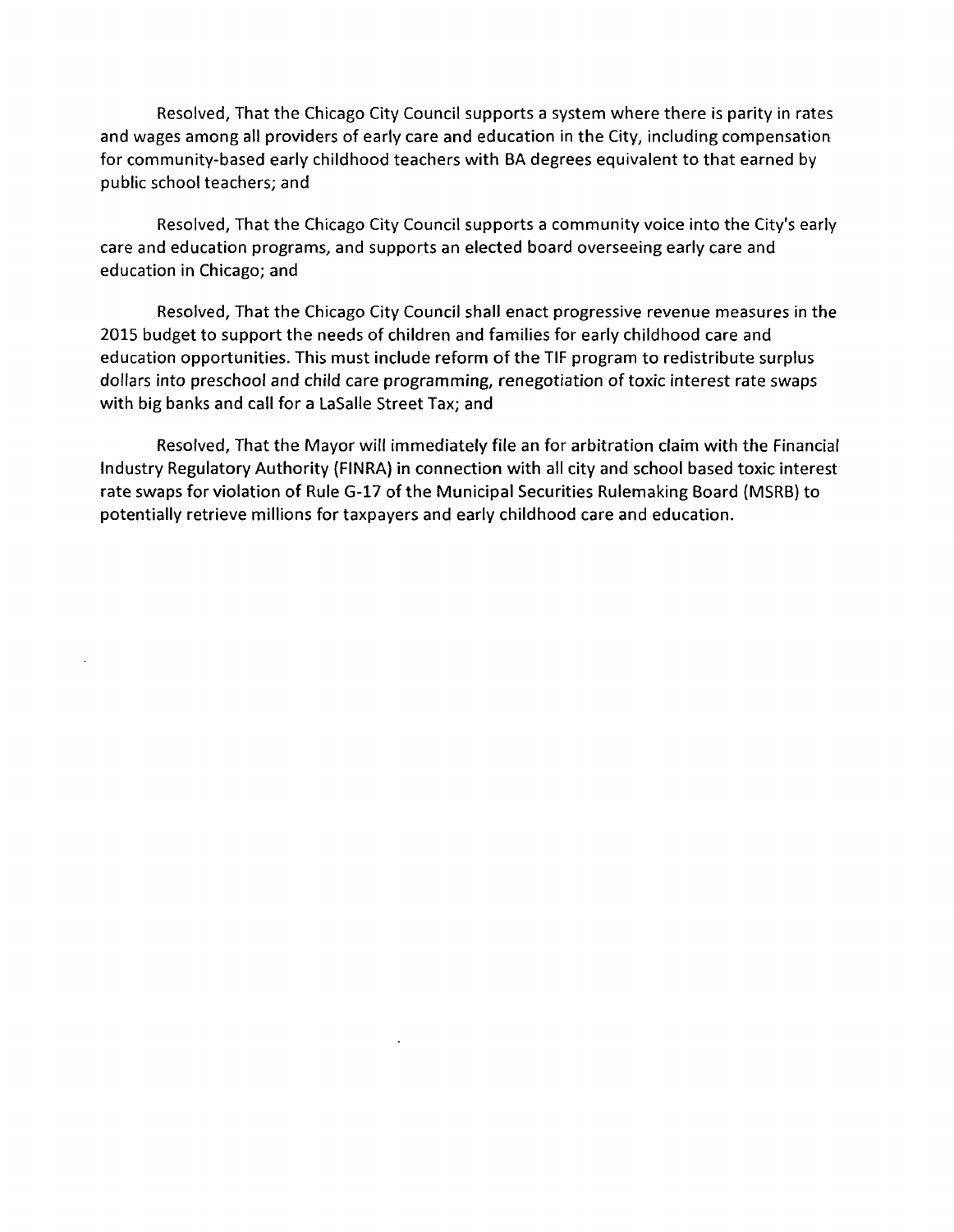Had W Jeslie X Janston 1 /d<br>Whs .  $\partial \partial z$ Houro, 40  $18^{\mathrm{t}}$ Zone Spra  $26145$ /<br>James Capplenan 46 Jellen Shanferon ">, Liges y<br>fflle 3,  $\hat{\mathcal{X}}$ 



Susma A-Mendozo City Crerk